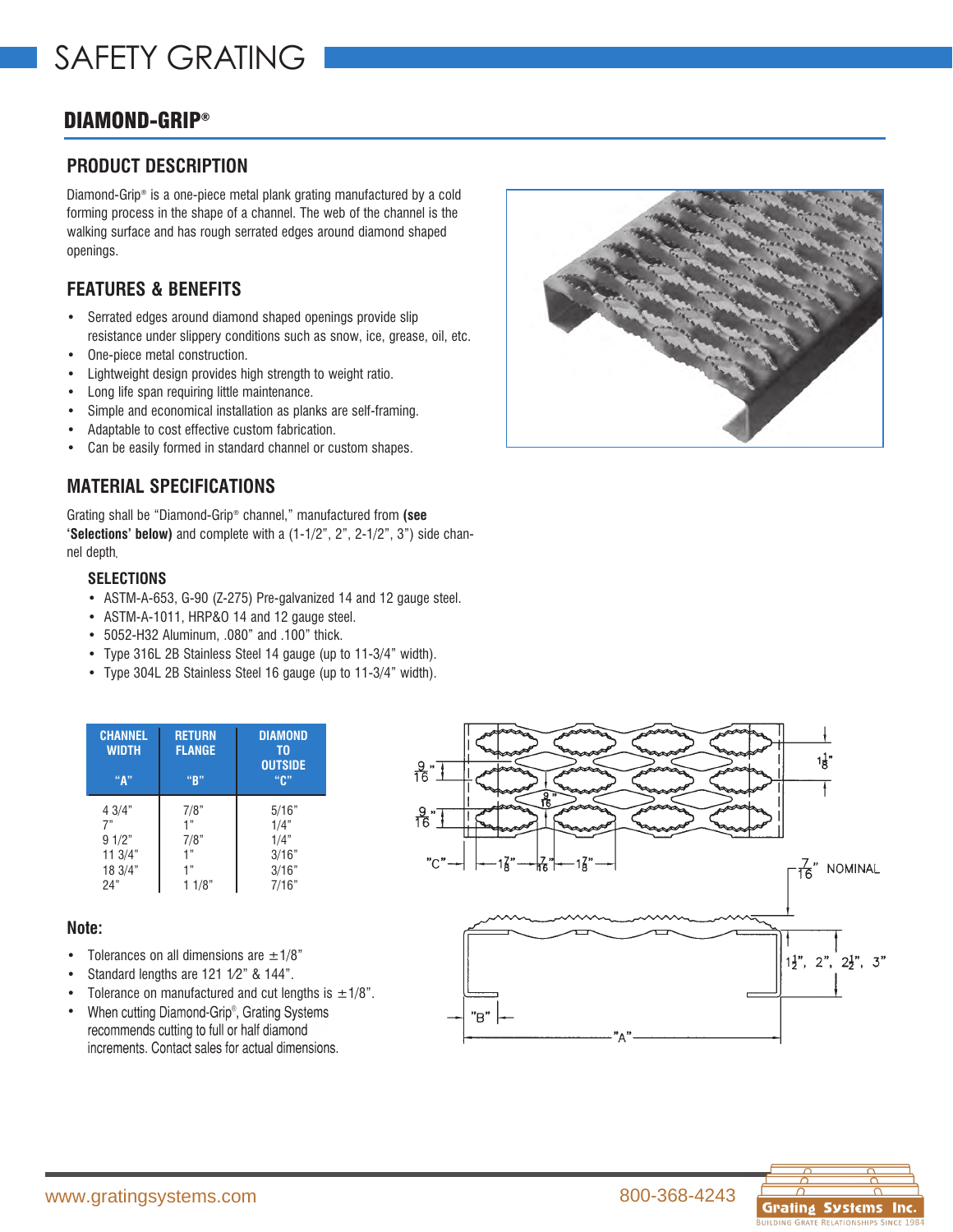# LOAD & DEFLECTION TABLES

## **Explanation of Load Type**

- $U =$  uniform load (lb/ft<sup>2</sup>)
- $D =$  corresponding deflection (in) resulting from uniform load
- $C =$  concentrated load (lb)
- $D =$  corresponding deflection (in) resulting from concentrated load

#### **Note:**

- All UDL and concentrated loads include a safety factor of 1.67.
- Spans and loads to the right of the bold line, based on loads indicated, may exceed deflections of L/120.
- $2\frac{1}{2}$  channel not shown in tables. Available by ∕<br>≀  $2\frac{2}{2}$  enaming not end<br>special request only.

| <b>PRODUCT DETAILS</b> |                               |                                       |        |              |                  |             |             |             |             | <b>CLEAR SPAN</b> |             |             |             |             |             |            |      |          |                      |      |
|------------------------|-------------------------------|---------------------------------------|--------|--------------|------------------|-------------|-------------|-------------|-------------|-------------------|-------------|-------------|-------------|-------------|-------------|------------|------|----------|----------------------|------|
| <b>Type</b>            | <b>Depth</b><br><b>Weight</b> | <b>Ix IN.4</b><br>Sx IN. <sup>3</sup> |        | 24"          |                  | 36"         |             |             |             |                   |             |             | 78"         | 84"         | 90"         | 96"        |      |          |                      |      |
|                        |                               |                                       |        |              | 30 <sup>th</sup> |             | 42"         | 48"         | 54"         | 60"               | 66"         | 72"         |             |             |             |            | 108" | 120"     | 132"                 | 144" |
|                        | $1 - 1/2"$                    | .267                                  | U      | 1516         | 970              | 674         | 495         | 379         | 299         | 243               | 200         | 168         |             |             |             |            |      |          |                      |      |
|                        |                               |                                       | D      | 0.09         | 0.13             | 0.19        | 0.25        | 0.32        | 0.41        | 0.51              | 0.61        | 0.73        |             |             |             |            |      |          |                      |      |
|                        | $2.3$ lb/ft                   | .202                                  | C      | 600          | 480              | 400         | 343         | 300         | 267         | 240               | 218         | 200         |             |             |             |            |      |          |                      |      |
| <b>Steel</b><br>14 GA  |                               |                                       | D      | 0.06         | 0.10             | 0.15        | 0.21        | 0.26        | 0.33        | 0.45              | 0.57        | 0.59        |             |             |             |            |      |          |                      |      |
|                        | 2"                            | .513                                  | U      | 2236         | 1431             | 994         | 730         | 559         | 442         | 358               | 296         | 248         | 212         | 183         | 159         | 140        | 110  | 89       |                      |      |
|                        |                               |                                       | D      | 0.06         | 0.08             | 0.13        | 0.17        | 0.22        | 0.29        | 0.34              | 0.42        | 0.50        | 0.59        | 0.68        | 0.78        | 0.90       | 1.12 | 1.38     |                      |      |
|                        | $2.5$ lb/ft                   | .298                                  | C      | 885          | 708              | 590         | 506         | 443         | 393         | 354               | 322         | 295         | 272         | 253         | 236         | 221        | 197  | 177      |                      |      |
|                        |                               |                                       | D      | 0.06         | 0.07             | 0.10        | 0.14        | 0.17        | 0.23        | 0.27              | 0.33        | 0.40        | 0.46        | 0.54        | 0.63        | 0.71       | 0.90 | 1.11     |                      |      |
|                        | $1 - 1/2$ "                   | .125                                  | U      | 1790         | 1147             | 798         | 587         | 451         | 357         | 290               | 240         | 203         | 173         | 150         | 131         | 116        |      |          |                      |      |
|                        |                               |                                       | D      | 0.07         | 0.10             | 0.15        | 0.20        | 0.27        | 0.34        | 0.42              | 0.51        | 0.61        | 0.71        | 0.83        | 0.96        | 1.09       |      |          |                      |      |
| <b>Steel</b><br>12 GA  | $3.0$ lb/ft                   | .278                                  | C      | 708          | 568              | 474         | 407         | 357         | 318         | 287               | 262         | 241         | 223         | 208         | 195         | 184        |      |          |                      |      |
|                        |                               |                                       | D      | 0.05         | 0.08             | 0.12        | 0.16        | 0.21        | 0.27        | 0.33              | 0.41        | 0.48        | 0.57        | 0.66        | 0.77        | 0.88       |      |          |                      | 67   |
|                        | 2"                            | .263                                  | U      | 2255         | 1445             | 1005        | 739         | 567         | 449         | 365               | 302         | 255         | 218         | 188         | 165         | 145        | 116  | 95       | 79                   |      |
|                        |                               |                                       | D      | 0.05         | 0.07             | 0.10        | 0.14        | 0.19        | 0.24        | 0.29              | 0.35        | 0.42        | 0.50        | 0.58        | 0.67        | 0.76       | 0.98 | 1.22     | 1.49                 | 1.79 |
|                        | $3.3$ lb/ft                   | .211                                  | C      | 892          | 715              | 597         | 512         | 449         | 400         | 361               | 329         | 303         | 280         | 261         | 245         | 230        | 206  | 188      | 172                  | 160  |
|                        |                               |                                       | D<br>U | 0.04<br>1398 | 0.06<br>895      | 0.08<br>622 | 0.11<br>457 | 0.15<br>350 | 0.19<br>277 | 0.21<br>225       | 0.28<br>186 | 0.34<br>156 | 0.40<br>133 | 0.46<br>115 | 0.53<br>101 | 0.61<br>89 | 0.78 | 0.97     | 1.19                 | 1.43 |
| Alum                   | 2"                            | .223                                  | D      | 0.09         | 0.14             | 0.20        | 0.27        | 0.36        | 0.45        | 0.56              | 0.68        | 0.81        | 0.95        | 1.11        | 1.27        | 1.45       |      |          |                      |      |
| .080"                  |                               |                                       | C      | 553          | 443              | 369         | 317         | 277         | 247         | 222               | 202         | 186         | 172         | 160         | 149         | 140        |      |          | <b>Type 5052 H32</b> |      |
|                        | .93 lb/ft                     | .233                                  | D      | 0.07         | 0.11             | 0.16        | 0.22        | 0.29        | 0.36        | 0.45              | 0.54        | 0.65        | 0.76        | 0.88        | 1.02        | 1.16       |      |          |                      |      |
|                        |                               |                                       | U      | 1794         | 1148             | 797         | 586         | 448         | 354         | 287               | 237         | 199         | 170         | 146         | 128         | 112        |      |          |                      |      |
| Alum                   | 2"                            | .279                                  | D      | 0.09         | 0.14             | 0.21        | 0.28        | 0.37        | 0.46        | 0.57              | 0.69        | 0.83        | 0.97        | 1.12        | 1.29        | 1.47       |      |          |                      |      |
| .100"                  |                               |                                       | C      | 710          | 568              | 473         | 406         | 355         | 316         | 284               | 258         | 237         | 218         | 203         | 189         | 178        |      |          | <b>Type 5052 H32</b> |      |
|                        | $1.16$ lb/ft                  | .291                                  | D      | 0.08         | 0.12             | 0.17        | 0.23        | 0.30        | 0.37        | 0.46              | 0.56        | 0.66        | 0.78        | 0.90        | 1.03        | 1.18       |      |          |                      |      |
|                        |                               |                                       | U      | 1730         | 1109             | 772         | 568         | 436         | 346         | 281               | 233         | 196         | 168         | 146         | 127         | 113        |      |          |                      |      |
| <b>Stainless</b>       | 2"                            | .339                                  | D      | 0.05         | 0.07             | 0.10        | 0.14        | 0.18        | 0.23        | 0.29              | 0.35        | 0.42        | 0.49        | 0.57        | 0.66        | 0.76       |      |          |                      |      |
| <b>Steel</b><br>14 GA  |                               |                                       | C      | 685          | 549              | 458         | 394         | 345         | 308         | 278               | 254         | 233         | 216         | 202         | 189         | 178        |      | Type 316 |                      |      |
|                        | $2.5$ lb/ft                   | .281                                  | D      | 0.04         | 0.06             | 0.08        | 0.11        | 0.15        | 0.19        | 0.23              | 0.28        | 0.33        | 0.39        | 0.46        | 0.53        | 0.61       |      |          |                      |      |

### **4 3/4 Inch Wide - 2 Diamond**

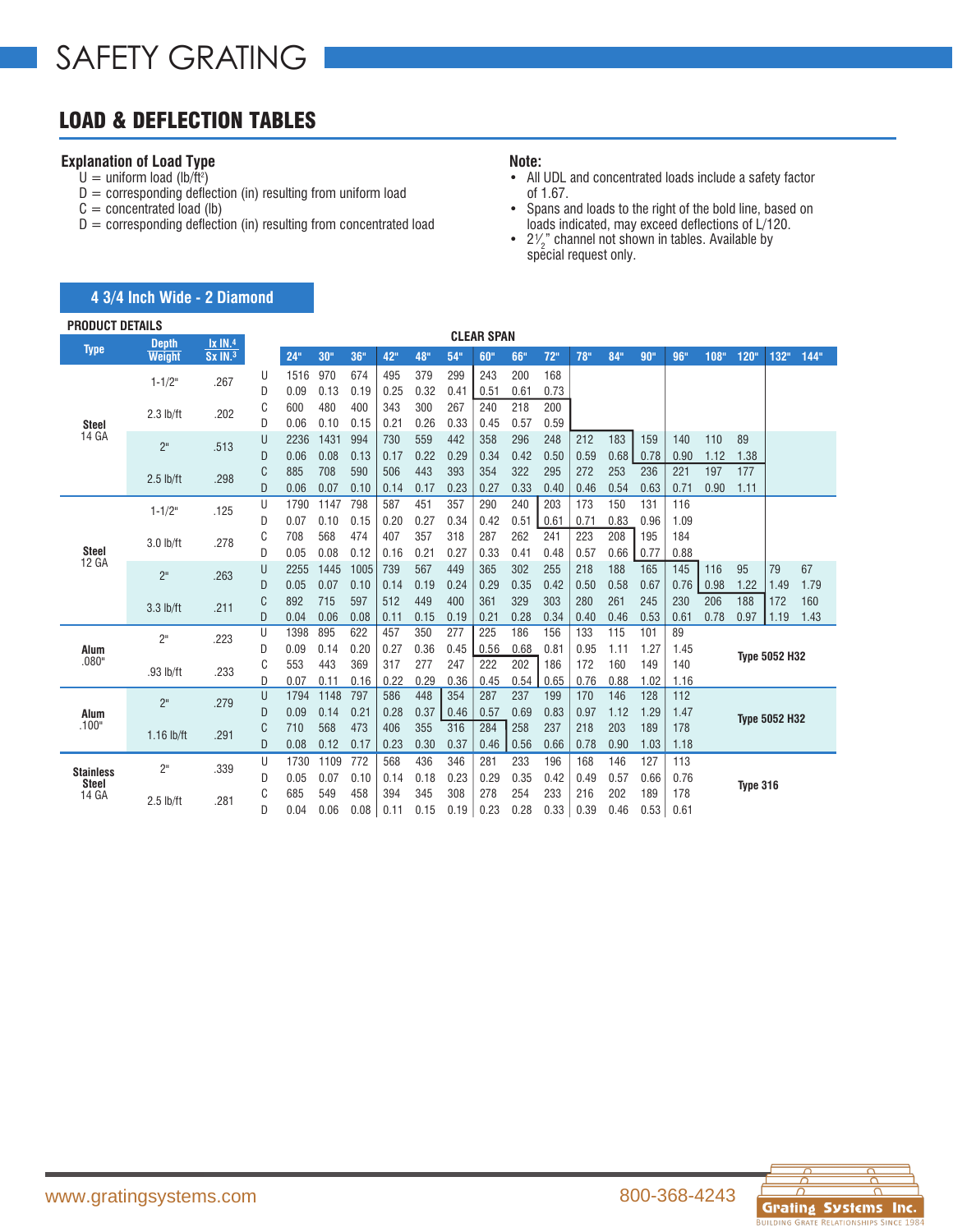# LOAD & DEFLECTION TABLES

### **Explanation of Load Type**

- $U =$  uniform load (lb/ft<sup>2</sup>)
- $D =$  corresponding deflection (in) resulting from uniform load
- $C =$  concentrated load (lb)
- $D =$  corresponding deflection (in) resulting from concentrated load

#### **Note:**

- All UDL and concentrated loads include a safety factor of 1.67.
- Spans and loads to the right of the bold line, based on loads indicated, may exceed deflections of L/120.
- $2\frac{1}{2}$  channel not shown in tables. Available by ∕<br>≀  $2\frac{2}{2}$  enaming not end<br>special request only.

| <b>PRODUCT DETAILS</b>           |                |                |        |              |                 |             |             |             |             |                   |             |             |            |            |      |      |      |                 |                      |      |
|----------------------------------|----------------|----------------|--------|--------------|-----------------|-------------|-------------|-------------|-------------|-------------------|-------------|-------------|------------|------------|------|------|------|-----------------|----------------------|------|
| <b>Type</b>                      | <b>Depth</b>   | $1x$ $IN.4$    |        |              |                 |             |             |             |             | <b>CLEAR SPAN</b> |             |             |            |            |      |      |      |                 |                      |      |
|                                  | Weight         | <b>Sx IN.3</b> |        | 24"          | 30 <sup>0</sup> | 36"         | 42"         | 48"         | 54"         | 60"               | 66"         | 72"         | 78"        | 84"        | 90"  | 96"  | 108" | 120"            | 132"                 | 144" |
|                                  | $1 - 1/2"$     | .115           | U      | 766          | 492             | 343         | 253         | 194         | 154         | 126               | 105         | 92          |            |            |      |      |      |                 |                      |      |
|                                  |                |                | D      | 0.06         | 0.09            | 0.13        | 0.18        | 0.24        | 0.30        | 0.37              | 0.45        | 0.55        |            |            |      |      |      |                 |                      |      |
| <b>Steel</b>                     | $2.9$ lb/ft    | .141           | C      | 447          | 358             | 300         | 258         | 227         | 203         | 183               | 168         | 159         |            |            |      |      |      |                 |                      |      |
| 14 GA                            |                |                | D<br>U | 0.05<br>1374 | 0.07<br>881     | 0.11<br>613 | 0.14<br>451 | 0.19<br>347 | 0.24<br>275 | 0.30<br>223       | 0.36<br>185 | 0.44<br>156 | 134        | 116        | 101  | 90   | 72   | 59              |                      |      |
|                                  | 2 <sup>n</sup> | .235           | D      | 0.05         | 0.08            | 0.11        | 0.15        | 0.20        | 0.25        | 0.31              | 0.38        | 0.46        | 0.54       | 0.63       | 0.72 | 0.83 | 1.06 | 1.32            |                      |      |
|                                  |                |                | C      | 802          | 642             | 536         | 461         | 404         | 361         | 326               | 297         | 273         | 254        | 237        | 222  | 209  | 188  | 172             |                      |      |
|                                  | $3.2$ lb/ft    | .186           | D      | 0.04         | 0.06            | 0.09        | 0.12        | 0.16        | 0.20        | 0.25              | 0.31        | 0.36        | 0.43       | 0.50       | 0.58 | 0.66 | 0.85 | 1.06            |                      |      |
|                                  |                |                | U      | 1304         | 836             | 582         | 428         | 329         | 261         | 212               | 176         | 148         | 127        | 110        | 96   | 85   |      |                 |                      |      |
|                                  | $1 - 1/2$ "    | .154           | D      | 0.07         | 0.11            | 0.16        | 0.22        | 0.29        | 0.36        | 0.45              | 0.55        | 0.65        | 0.77       | 0.90       | 1.04 | 1.18 |      |                 |                      |      |
|                                  |                |                | C      | 761          | 609             | 509         | 437         | 384         | 342         | 309               | 282         | 259         | 240        | 224        | 210  | 198  |      |                 |                      |      |
|                                  | 3.9 lb/ft      | .194           | D      | 0.06         | 0.09            | 0.13        | 0.17        | 0.23        | 0.29        | 0.36              | 0.44        | 0.52        | 0.62       | 0.72       | 0.83 | 0.95 |      |                 |                      |      |
|                                  | 2"             | .313           | U      | 1710         | 1096            | 762         | 561         | 430         | 341         | 277               | 230         | 194         | 165        | 143        | 125  | 111  | 88   | 72              | 60                   | 51   |
|                                  |                |                | D      | 0.05         | 0.08            | 0.11        | 0.15        | 0.20        | 0.26        | 0.32              | 0.38        | 0.46        | 0.54       | 0.63       | 0.72 | 0.83 | 1.06 | 1.32            | 1.62                 | 1.95 |
| Steel<br>12 GA                   | $4.4$ lb/ft    | .254           | C      | 997          | 799             | 667         | 573         | 502         | 447         | 404               | 368         | 339         | 314        | 292        | 274  | 258  | 232  | 211             | 194                  | 180  |
|                                  |                |                | D      | 0.04         | 0.06            | 0.09        | 0.12        | 0.16        | 0.20        | 0.25              | 0.31        | 0.37        | 0.43       | 0.50       | 0.58 | 0.66 | 0.85 | 1.06            | 1.29                 | 1.56 |
|                                  | 3"             | 1.263          | U      | 3247         | 2080            | 1446        | 1063        | 815         | 645         | 523               | 433         | 365         | 309        | 267        | 233  | 205  | 163  | 133             | 111                  | 94   |
|                                  |                |                | D      | 0.04         | 0.06            | 0.08        | 0.11        | 0.14        | 0.18        | 0.22              | 0.27        | 0.32        | 0.38       | 0.44       | 0.50 | 0.57 | 0.73 | 0.91            | 1.11                 | 1.33 |
|                                  | $5.1$ lb/ft    | .532           | C      | 1894         | 1516            | 1265        | 1086        | 951         | 847         | 763               | 695         | 639         | 585        | 545        | 510  | 479  | 428  | 388             | 355                  | 328  |
|                                  |                |                | D      | 0.03         | 0.04            | 0.06        | 0.09        | 0.11        | 0.14        | 0.18              | 0.22        | 0.26        | 0.30       | 0.35       | 0.40 | 0.46 | 0.58 | 0.73            | 0.89                 | 1.06 |
|                                  | 2 <sup>n</sup> | .266           | U      | 975<br>0.10  | 624<br>0.16     | 434<br>0.23 | 319         | 244         | 193         | 157               | 130<br>0.76 | 109         | 93<br>1.07 | 81<br>1.24 |      |      |      |                 |                      |      |
| Alum<br>.080"                    |                |                | D<br>C | 568          | 455             | 380         | 0.31<br>326 | 0.40<br>285 | 0.51<br>254 | 0.63<br>229       | 208         | 0.91<br>191 | 177        | 164        |      |      |      |                 | <b>Type 5052 H32</b> |      |
|                                  | $1.2$ lb/ft    | .212           | D      | 0.08         | 0.13            | 0.18        | 0.25        | 0.32        | 0.41        | 0.50              | 0.61        | 0.73        | 0.85       | 1.00       |      |      |      |                 |                      |      |
|                                  |                |                | U      | 1169         | 748             | 520         | 382         | 292         | 231         | 187               | 155         | 130         | 111        | 95         | 83   | 73   |      |                 |                      |      |
| Alum                             | 2"             | .333           | D      | 0.08         | 0.12            | 0.17        | 0.23        | 0.30        | 0.37        | 0.46              | 0.56        | 0.67        | 0.78       | 0.90       | 1.04 | 1.18 |      |                 |                      |      |
| .100"                            |                |                | C      | 682          | 546             | 455         | 390         | 341         | 303         | 273               | 248         | 227         | 210        | 195        | 182  | 171  |      |                 | <b>Type 5052 H32</b> |      |
|                                  | $1.5$ lb/ft    | .265           | D      | 0.06         | 0.10            | 0.14        | 0.18        | 0.24        | 0.30        | 0.37              | 0.45        | 0.53        | 0.63       | 0.73       | 0.83 | 0.95 |      |                 |                      |      |
|                                  |                |                | U      | 1819         | 1166            | 811         | 597         | 458         | 363         | 295               | 244         | 206         | 176        | 153        | 133  | 118  |      |                 |                      |      |
| <b>Stainless</b><br><b>Steel</b> | 2"             | .383           | D      | 0.08         | 0.13            | 0.18        | 0.25        | 0.33        | 0.41        | 0.51              | 0.62        | 0.74        | 0.88       | 1.02       | 1.18 | 1.35 |      |                 |                      |      |
| 14 GA                            | $3.2$ lb/ft    | .310           | C      | 1061         | 850             | 710         | 609         | 534         | 476         | 430               | 392         | 361         | 334        | 311        | 292  | 275  |      | <b>Type 316</b> |                      |      |
|                                  |                |                | D      | 0.06         | 0.10            | 0.15        | 0.20        | 0.26        | 0.33        | 0.41              | 0.50        | 0.60        | 0.70       | 0.82       | 0.94 | 1.08 |      |                 |                      |      |



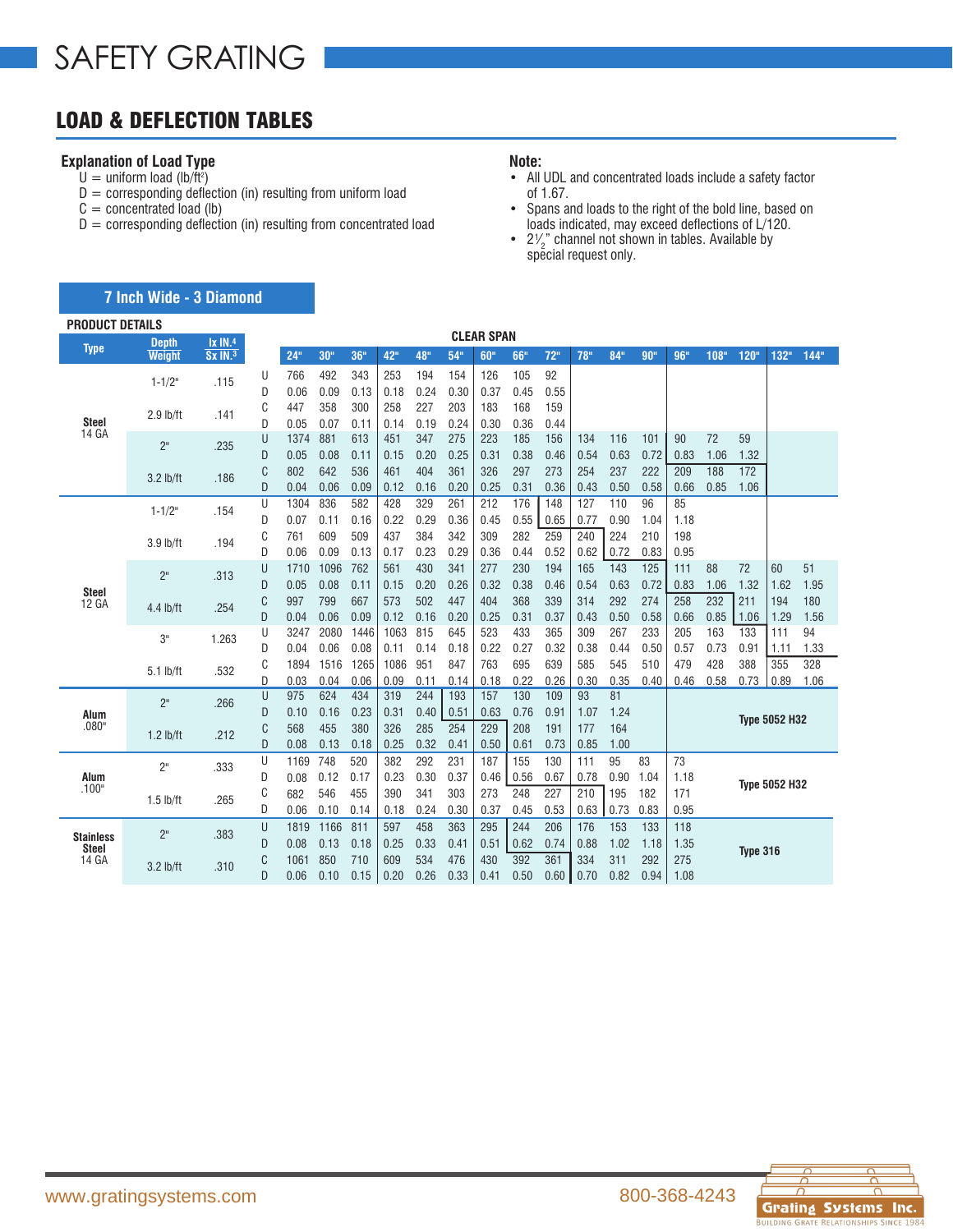# LOAD & DEFLECTION TABLES

## **Explanation of Load Type**

- $U =$  uniform load (lb/ft<sup>2</sup>)
- $D =$  corresponding deflection (in) resulting from uniform load
- $C =$  concentrated load (lb)
- $D =$  corresponding deflection (in) resulting from concentrated load

#### **Note:**

- All UDL and concentrated loads include a safety factor of 1.67.
- Spans and loads to the right of the bold line, based on loads indicated, may exceed deflections of L/120.
- $2\frac{1}{2}$  channel not shown in tables. Available by ∕<br>≀  $2\frac{2}{2}$  enaming not end<br>special request only.

|                        | 9 1/2 Inch Wide - 4 Diamond |                       |        |             |             |             |             |             |             |                   |             |             |             |             |             |             |      |      |                      |      |
|------------------------|-----------------------------|-----------------------|--------|-------------|-------------|-------------|-------------|-------------|-------------|-------------------|-------------|-------------|-------------|-------------|-------------|-------------|------|------|----------------------|------|
| <b>PRODUCT DETAILS</b> |                             |                       |        |             |             |             |             |             |             |                   |             |             |             |             |             |             |      |      |                      |      |
| <b>Type</b>            | Depth                       | Ix IN.4               |        |             |             |             |             |             |             | <b>CLEAR SPAN</b> |             |             |             |             |             |             |      |      |                      |      |
|                        | <b>Weight</b>               | $Sx$ IN. <sup>3</sup> |        | 24"         | 30"         | 36"         | 42"         | 48"         | 54"         | 60"               | 66"         | 72"         | 78"         | 84"         | 90"         | 96"         | 108" | 120" | 132"                 | 144" |
|                        | $1 - 1/2"$                  | .128                  | U      | 779         | 499         | 346         | 255         | 195         | 154         | 125               | 103         | 87          |             |             |             |             |      |      |                      |      |
|                        |                             |                       | D      | 0.09        | 0.12        | 0.19        | 0.26        | 0.33        | 0.41        | 0.52              | 0.62        | 0.74        |             |             |             |             |      |      |                      |      |
|                        | $3.5$ lb/ft                 | .170                  | C      | 617         | 494         | 411         | 353         | 309         | 274         | 247               | 224         | 206         |             |             |             |             |      |      |                      |      |
| <b>Steel</b><br>14 GA  |                             |                       | D      | 0.06        | 0.10        | 0.15        | 0.20        | 0.27        | 0.33        | 0.41              | 0.50        | 0.60        |             |             |             |             |      |      |                      |      |
|                        | 2"                          | .264                  | U      | 1063        | 681         | 474         | 349         | 268         | 213         | 173               | 144         | 121         | 104         | 90          | 79          | 70          | 56   | 46   |                      |      |
|                        |                             |                       | D      | 0.05        | 0.08        | 0.12        | 0.16        | 0.21        | 0.26        | 0.33              | 0.40        | 0.47        | 0.56        | 0.65        | 0.75        | 0.86        | 1.10 | 1.38 |                      |      |
|                        | $3.7$ lb/ft                 | .224                  | C      | 841         | 674         | 563         | 484         | 425         | 379         | 342               | 312         | 288         | 267         | 249         | 234         | 221         | 199  | 181  |                      |      |
|                        |                             |                       | D<br>U | 0.04<br>988 | 0.06<br>634 | 0.09<br>441 | 0.13<br>325 | 0.17<br>249 | 0.21<br>198 | 0.26<br>161       | 0.32<br>133 | 0.38<br>113 | 0.45<br>96  | 0.52<br>84  | 0.60<br>73  | 0.69<br>65  | 0.88 | 1.10 |                      |      |
|                        | $1 - 1/2$ "                 | .172                  | D      | 0.08        | 0.12        | 0.17        | 0.23        | 0.30        | 0.39        | 0.48              | 0.58        | 0.69        | 0.82        | 0.95        | 1.10        | 1.26        |      |      |                      |      |
|                        |                             |                       | C      | 782         | 627         | 524         | 450         | 395         | 352         | 318               | 291         | 268         | 248         | 232         | 218         | 205         |      |      |                      |      |
|                        | $4.8$ lb/ft                 | .225                  | D      | 0.06        | 0.09        | 0.14        | 0.19        | 0.24        | 0.31        | 0.38              | 0.46        | 0.55        | 0.65        | 0.76        | 0.88        | 1.01        |      |      |                      |      |
| <b>Steel</b>           |                             |                       | U      | 1382        | 886         | 616         | 453         | 348         | 276         | 224               | 186         | 157         | 134         | 116         | 101         | 90          | 72   | 59   | 49                   | 42   |
|                        | 2 <sup>n</sup>              | .354                  | D      | 0.05        | 0.08        | 0.12        | 0.16        | 0.21        | 0.27        | 0.34              | 0.41        | 0.49        | 0.57        | 0.67        | 0.77        | 0.88        | 1.13 | 1.41 | 1.72                 | 2.08 |
| <b>12 GA</b>           |                             |                       | C      | 1094        | 876         | 732         | 628         | 551         | 491         | 443               | 404         | 372         | 345         | 321         | 301         | 284         | 255  | 232  | 213                  | 198  |
|                        | $5.1$ lb/ft                 | .306                  | D      | 0.04        | 0.07        | 0.10        | 0.13        | 0.17        | 0.22        | 0.27              | 0.33        | 0.39        | 0.46        | 0.54        | 0.62        | 0.71        | 0.89 | 1.13 | 1.38                 | 1.66 |
|                        | 3"                          | 1.363                 | U      | 2270        | 1453        | 1009        | 741         | 567         | 548         | 444               | 367         | 308         | 263         | 226         | 197         | 173         | 137  | 111  | 92                   | 77   |
|                        |                             |                       | D      | 0.04        | 0.06        | 0.08        | 0.11        | 0.14        | 0.22        | 0.28              | 0.33        | 0.40        | 0.47        | 0.54        | 0.62        | 0.70        | 0.89 | 1.10 | 1.35                 | 1.60 |
|                        | 5.8 lb/ft                   | .605                  | C      | 1355        | 1355        | 1355        | 1255        | 1098        | 976         | 878               | 799         | 732         | 676         | 627         | 586         | 549         | 488  | 439  | 399                  | 366  |
|                        |                             |                       | D      | 0.02        | 0.04        | 0.07        | 0.11        | 0.15        | 0.18        | 0.22              | 0.27        | 0.32        | 0.38        | 0.43        | 0.49        | 0.56        | 0.71 | 0.89 | 1.04                 | 1.27 |
|                        | 2 <sup>n</sup>              | .300                  | U      | 800         | 512         | 356         | 261         | 200         | 158         | 128               | 106         | 89          | 76          | 65          | 57          | 50          |      |      |                      |      |
| Alum<br>.080"          |                             |                       | D      | 0.12        | 0.19        | 0.27        | 0.37        | 0.50        | 0.62        | 0.76              | 0.94        | 1.12        | 1.30        | 1.49        | 1.73        | 1.97        |      |      | <b>Type 5052 H32</b> |      |
|                        | $1.4$ lb/ft                 | .256                  | C      | 633         | 507         | 422         | 362         | 317         | 282         | 253               | 230         | 211         | 195         | 181         | 169         | 158         |      |      |                      |      |
|                        |                             |                       | D      | 0.10        | 0.16        | 0.23        | 0.30        | 0.40        | 0.49        | 0.62              | 0.74        | 0.88        | 1.04        | 1.21        | 1.38        | 1.57        |      |      |                      |      |
|                        | 2 <sup>n</sup>              | .375                  | U<br>D | 897         | 574         | 399         | 293         | 224         | 177         | 143               | 119         | 100         | 85          | 73          | 64          | 56          |      |      |                      |      |
| Alum<br>.100"          |                             |                       | C      | 0.07        | 0.11<br>568 | 0.15<br>473 | 0.21<br>406 | 0.27<br>355 | 0.35<br>316 | 0.43<br>284       | 0.52<br>258 | 0.61<br>237 | 0.72<br>218 | 0.84<br>203 | 0.96<br>189 | 1.09<br>178 |      |      | <b>Type 5052 H32</b> |      |
|                        | $1.75$ lb/ft                | .32                   | D      | 710         | 0.09        | 0.13        | 0.17        | 0.22        | 0.28        | 0.34              | 0.42        | 0.49        | 0.58        | 0.67        | 0.77        |             |      |      |                      |      |
|                        |                             |                       | U      | 0.06<br>750 | 480         | 330         | 240         | 186         | 147         | 120               | 99          | 82          | 70          | 58          | 47          | 0.88<br>39  | 27   |      |                      |      |
| <b>Stainless</b>       | 2 <sup>n</sup>              | .143                  | D      | 0.06        | 0.09        | 0.13        | 0.18        | 0.24        | 0.30        | 0.37              | 0.45        | 0.53        | 0.63        | 0.70        | 0.75        | 0.80        | 0.90 |      |                      |      |
| <b>Steel</b>           |                             |                       | C      | 455         | 455         | 398         | 341         | 299         | 265         | 239               | 217         | 199         | 184         | 171         | 159         | 149         | 133  |      | <b>Type 304</b>      |      |
| 16 GA                  | $3.2$ lb/ft                 | .165                  | D      | 0.04        | 0.07        | 0.11        | 0.15        | 0.19        | 0.24        | 0.30              | 0.36        | 0.43        | 0.51        | 0.59        | 0.67        | 0.76        | 0.97 |      |                      |      |
|                        |                             |                       | U      | 1540        | 887         | 687         | 506         | 388         | 307         | 250               | 207         | 175         | 149         | 129         | 113         | 100         | 80   |      |                      |      |
| <b>Stainless</b>       | 2 <sup>n</sup>              | .401                  | D      | 0.07        | 0.11        | 0.16        | 0.22        | 0.28        | 0.36        | 0.44              | 0.54        | 0.64        | 0.76        | 0.88        | 1.02        | 1.17        | 1.49 |      |                      |      |
| <b>Steel</b><br>14 GA  |                             |                       | C      | 915         | 915         | 816         | 700         | 614         | 548         | 494               | 451         | 415         | 384         | 358         | 336         | 316         | 284  |      | Type 316             |      |
|                        | $3.7$ lb/ft                 | .287                  | D      | 0.04        | 0.08        | 0.13        | 0.17        | 0.23        | 0.29        | 0.36              | 0.43        | 0.52        | 0.61        | 0.71        | 0.82        | 0.93        | 1.19 |      |                      |      |

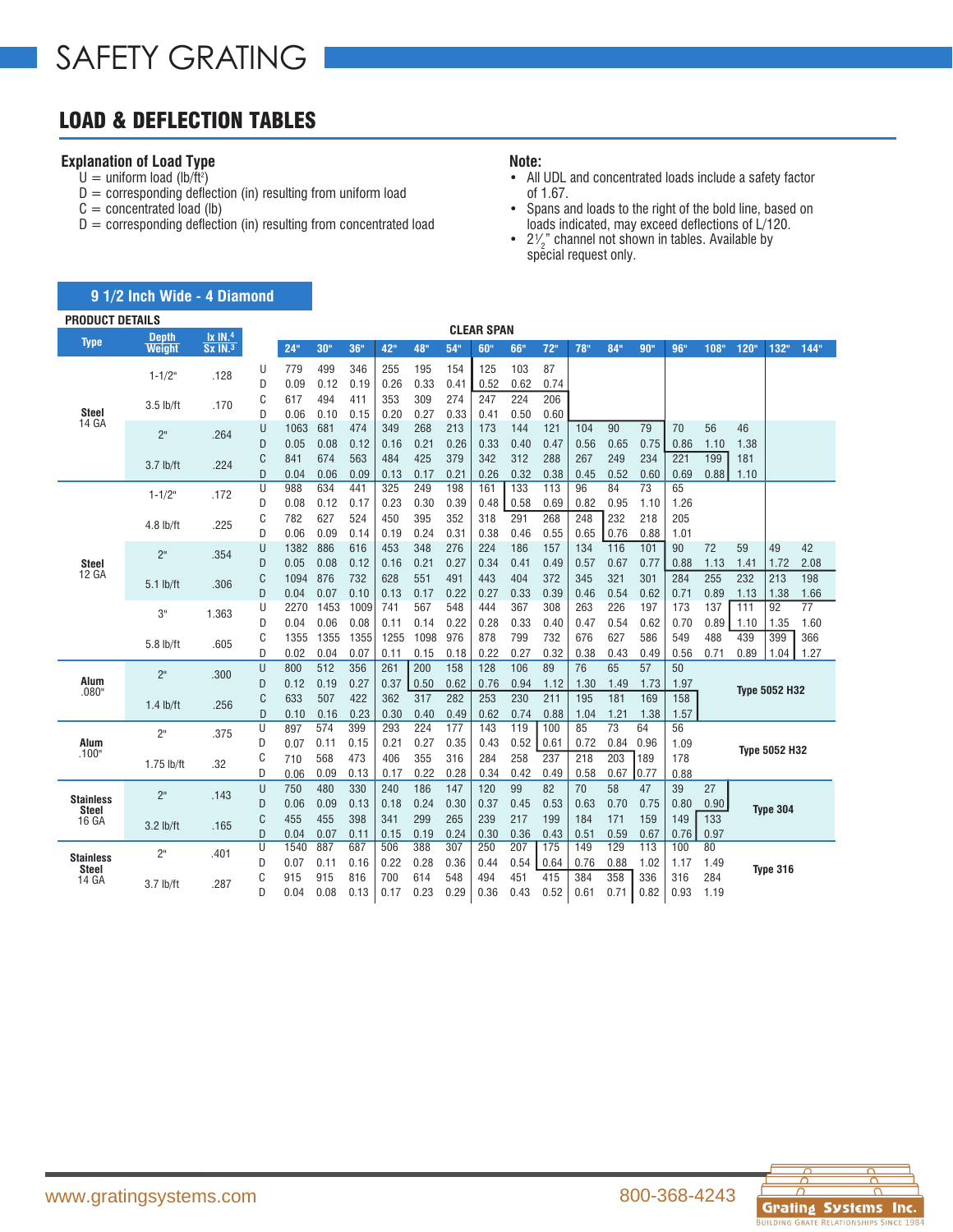# LOAD & DEFLECTION TABLES

**11 3/4 Inch Wide - 5 Diamond**

### **Explanation of Load Type**

- $U =$  uniform load (lb/ft<sup>2</sup>)
- $D =$  corresponding deflection (in) resulting from uniform load
- $C =$  concentrated load (lb)
- $D =$  corresponding deflection (in) resulting from concentrated load

#### **Note:**

- All UDL and concentrated loads include a safety factor of 1.67.
- Spans and loads to the right of the bold line, based on loads indicated, may exceed deflections of L/120.
- $2\frac{1}{2}$  channel not shown in tables. Available by ∕<br>≀  $2\frac{2}{2}$  enaming not end<br>special request only.

| <b>PRODUCT DETAILS</b>           |                 |                                  |        |                 |                  |             |             |             |             |                   |             |             |                  |                 |             |             |             |            |                      |      |
|----------------------------------|-----------------|----------------------------------|--------|-----------------|------------------|-------------|-------------|-------------|-------------|-------------------|-------------|-------------|------------------|-----------------|-------------|-------------|-------------|------------|----------------------|------|
| <b>Type</b>                      | <b>Depth</b>    | $\overline{IX}$ IN <sub>.4</sub> |        |                 |                  |             |             |             |             | <b>CLEAR SPAN</b> |             |             |                  |                 |             |             |             |            |                      |      |
|                                  | Weight          | <b>Sx IN.3</b>                   |        | 24 <sup>°</sup> | 30 <sup>th</sup> | 36"         | 42"         | 48"         | 54"         | 60"               | 66"         | 72"         | 78 <sup>th</sup> | 84 <sup>°</sup> | 90"         | 96"         | 108"        | 120"       | 132"                 | 144" |
|                                  | $1 - 1/2"$      | .146                             | U      | 543             | 349              | 243         | 179         | 138         | 110         | 89                | 74          | 63          |                  |                 |             |             |             |            |                      |      |
|                                  |                 |                                  | D      | 0.06            | 0.10             | 0.15        | 0.20        | 0.26        | 0.33        | 0.41              | 0.50        | 0.60        |                  |                 |             |             |             |            |                      |      |
|                                  | $4.1$ lb/ft     | .178                             | C      | 493             | 427              | 357         | 307         | 270         | 242         | 219               | 201         | 185         |                  |                 |             |             |             |            |                      |      |
| <b>Steel</b><br>14 GA            |                 |                                  | D      | 0.05            | 0.08             | 0.12        | 0.16        | 0.21        | 0.27        | 0.33              | 0.40        | 0.48        |                  |                 |             |             |             |            |                      |      |
|                                  | 2 <sup>n</sup>  | .314                             | U      | 895             | 574              | 400         | 295         | 226         | 179         | 146               | 121         | 102         | 87               | 75              | 65          | 57          | 45          |            |                      |      |
|                                  |                 |                                  | D      | 0.05            | 0.08             | 0.12        | 0.16        | 0.21        | 0.27        | 0.34              | 0.41        | 0.49        | 0.57             | 0.66            | 0.76        | 0.86        | 1.09        |            |                      |      |
|                                  | $4.5$ lb/ft     | .247                             | C      | 493             | 493              | 493         | 493         | 443         | 395         | 357               | 326         | 299         | 276              | 259             | 239         | 224         | 199         |            |                      |      |
|                                  |                 |                                  | D      | 0.02            | 0.05             | 0.08        | 0.13        | 0.17        | 0.22        | 0.27              | 0.33        | 0.39        | 0.46             | 0.53            | 0.60        | 0.69        | 0.87        |            |                      |      |
|                                  | $1 - 1/2"$      | .195                             | U      | 842             | 540              | 376         | 276         | 212         | 168         | 137               | 113         | 95          | 82               | 71              | 62          | 55          |             |            |                      |      |
|                                  |                 |                                  | D      | 0.08            | 0.13             | 0.18        | 0.25        | 0.32        | 0.41        | 0.51              | 0.62        | 0.73        | 0.87             | 1.01            | 1.16        | 1.33        |             |            |                      |      |
|                                  | 5.7 lb/ft       | .244                             | C      | 815             | 661              | 552         | 474         | 415         | 370         | 334               | 305         | 280         | 260              | 242             | 227         | 214         |             |            |                      |      |
|                                  |                 |                                  | D      | 0.06            | 0.10             | 0.14        | 0.20        | 0.26        | 0.33        | 0.41              | 0.49        | 0.59        | 0.69             | 0.81            | 0.93        | 1.06        |             |            |                      |      |
|                                  | 2 <sup>11</sup> | .419                             | U      | 1243            | 797              | 554         | 408         | 313         | 248         | 200               | 166         | 139         | 119              | 102             | 89          | 78          | 62          | 50         | 41                   |      |
| <b>Steel</b>                     |                 |                                  | D      | 0.06            | 0.09             | 0.13        | 0.18        | 0.23        | 0.29        | 0.36              | 0.44        | 0.52        | 0.61             | 0.72<br>351     | 0.82        | 0.92        | 1.19        | 1.44       | 1.75                 |      |
| 12 GA                            | $6.1$ lb/ft     | .338                             | C<br>D | 815             | 815              | 814         | 699         | 613         | 545         | 491               | 446         | 409         | 378              |                 | 327<br>0.65 | 307         | 273         | 245        | 223<br>1.41          |      |
|                                  |                 |                                  |        | 0.03            | 0.06<br>1363     | 0.10<br>946 | 0.14<br>695 | 0.19<br>532 | 0.24        | 0.29<br>341       | 0.35<br>282 | 0.41<br>237 | 0.49<br>202      | 0.57<br>174     | 151         | 0.75        | 0.94<br>105 | 1.15<br>85 | 70                   | 59   |
|                                  | 3"              | 1.672                            | U<br>D | 1666<br>0.03    | 0.07             | 0.10        | 0.13        | 0.18        | 421<br>0.23 | 0.28              | 0.34        | 0.40        | 0.47             | 0.55            | 0.63        | 133<br>0.71 | 0.90        | 1.13       | 1.34                 | 1.60 |
|                                  |                 |                                  | C      | 815             | 815              | 815         | 815         | 815         | 815         | 815               | 758         | 695         | 642              | 596             | 556         | 521         | 463         | 417        | 379                  | 347  |
|                                  | $6.7$ lb/ft     | .702                             | D      | 0.01            | 0.03             | 0.05        | 0.07        | 0.11        | 0.16        | 0.22              | 0.27        | 0.32        | 0.38             | 0.43            | 0.50        | 0.57        | 0.73        | 0.89       | 1.07                 | 1.29 |
|                                  |                 |                                  | U      | 715             | 457              | 319         | 233         | 179         | 141         | 114               | 94          | 79          | 68               | 58              | 51          | 45          |             |            |                      |      |
| Alum                             | 2 <sup>n</sup>  | .355                             | D      | 0.15            | 0.23             | 0.33        | 0.45        | 0.58        | 0.74        | 0.90              | 1.10        | 1.32        | 1.54             | 1.77            | 2.07        | 2.38        |             |            |                      |      |
| .080"                            |                 |                                  | C      | 362             | 362              | 362         | 362         | 350         | 311         | 280               | 254         | 233         | 215              | 200             | 187         | 175         |             |            | <b>Type 5052 H32</b> |      |
|                                  | $1.6$ lb/ft     | .283                             | D      | 0.06            | 0.12             | 0.21        | 0.32        | 0.46        | 0.60        | 0.74              | 0.88        | 1.05        | 1.23             | 1.44            | 1.65        | 1.88        |             |            |                      |      |
|                                  |                 |                                  | U      | 493             | 316              | 219         | 161         | 123         | 97          | 79                | 65          | 55          | 47               | 40              | 35          | 31          |             |            |                      |      |
| Alum                             | 1.5"            | .207                             | D      | 0.08            | 0.13             | 0.19        | 0.25        | 0.33        | 0.42        | 0.52              | 0.62        | 0.74        | 0.87             | 1.01            | 1.16        | 1.32        |             |            |                      |      |
| .100"                            |                 |                                  | C      | 483             | 386              | 322         | 276         | 241         | 215         | 193               | 176         | 161         | 149              | 138             | 129         | 121         |             |            | <b>Type 5052 H32</b> |      |
|                                  | $1.9$ lb/ft     | .254                             | D      | 0.07            | 0.11             | 0.15        | 0.21        | 0.27        | 0.34        | 0.42              | 0.50        | 0.60        | 0.70             | 0.81            | 0.93        | 1.06        |             |            |                      |      |
|                                  |                 |                                  | U      | 725             | 464              | 322         | 237         | 181         | 143         | 116               | 96          | 81          | 69               | 59              | 52          | 45          |             |            |                      |      |
| Alum                             | 2 <sup>n</sup>  | .444                             | D      | 0.06            | 0.09             | 0.13        | 0.18        | 0.23        | 0.29        | 0.36              | 0.44        | 0.52        | 0.61             | 0.71            | 0.81        | 0.92        |             |            |                      |      |
| .100"                            |                 |                                  | C      | 710             | 568              | 473         | 406         | 355         | 316         | 284               | 258         | 237         | 218              | 203             | 189         | 178         |             |            | <b>Type 5052 H32</b> |      |
|                                  | $2.0$ lb/ft     | .354                             | D      | 0.05            | 0.07             | 0.11        | 0.14        | 0.19        | 0.24        | 0.29              | 0.35        | 0.42        | 0.49             | 0.57            | 0.65        | 0.74        |             |            |                      |      |
|                                  |                 |                                  | U      | 606             | 426              | 296         | 218         | 167         | 132         | 107               | 88          | 74          | 63               | 54              | 48          | 41          | 29          |            |                      |      |
| <b>Stainless</b><br><b>Steel</b> | 2 <sup>n</sup>  | .143                             | D      | 0.05            | 0.08             | 0.11        | 0.16        | 0.21        | 0.26        | 0.32              | 0.38        | 0.46        | 0.53             | 0.63            | 0.73        | 0.80        | 0.90        |            |                      |      |
| 16 GA                            |                 |                                  | C      | 376             | 376              | 376         | 376         | 333         | 296         | 266               | 242         | 222         | 205              | 190             | 178         | 166         | 148         |            | Type 304             |      |
|                                  | $3.7$ lb/ft     | .165                             | D      | 0.02            | 0.04             | 0.07        | 0.10        | 0.16        | 0.21        | 0.25              | 0.31        | 0.37        | 0.43             | 0.50            | 0.57        | 0.65        | 0.82        |            |                      |      |
|                                  | 2 <sup>n</sup>  | .427                             | U      | 1276            | 812              | 565         | 416         | 319         | 253         | 206               | 171         | 144         | 123              | 107             | 93          | 82          | 66          |            |                      |      |
| <b>Stainless</b><br>Steel        |                 |                                  | D      | 0.09            | 0.14             | 0.20        | 0.27        | 0.36        | 0.46        | 0.56              | 0.69        | 0.82        | 0.97             | 1.13            | 1.30        | 1.48        | 1.90        |            | <b>Type 316</b>      |      |
| 14 GA                            | $4.5$ lb/ft     | .313                             | C      | 899             | 899              | 830         | 713         | 625         | 557         | 503               | 459         | 423         | 392              | 365             | 343         | 323         | 290         |            |                      |      |
|                                  |                 |                                  | D      | 0.05            | 0.10             | 0.16        | 0.22        | 0.29        | 0.36        | 0.45              | 0.55        | 0.66        | 0.77             | 0.90            | 1.04        | 1.19        | 1.52        |            |                      |      |



**RELATIONSHIPS**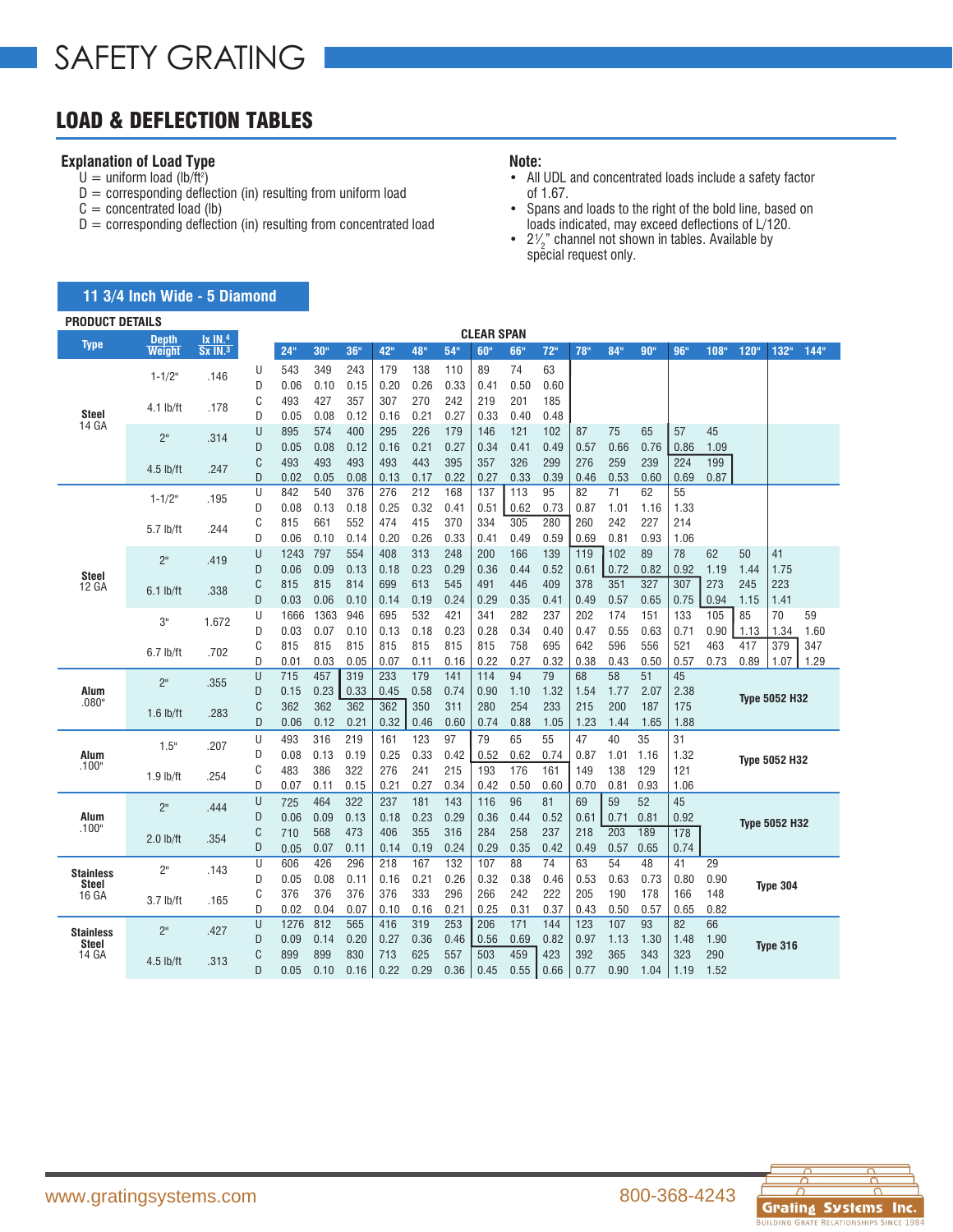# LOAD & DEFLECTION TABLES

### **18 3/4 Inch Wide - 8 Diamond**

| <b>PRODUCT DETAILS</b> |                |                     |        |             |             |             |             |             |             |                   |            |            |            |      |      |      |                      |      |      |      |
|------------------------|----------------|---------------------|--------|-------------|-------------|-------------|-------------|-------------|-------------|-------------------|------------|------------|------------|------|------|------|----------------------|------|------|------|
| <b>Type</b>            | <b>Depth</b>   | $1x$ $IN.4$         |        |             |             |             |             |             |             | <b>CLEAR SPAN</b> |            |            |            |      |      |      |                      |      |      |      |
|                        | <b>Weight</b>  | Sx IN. <sup>3</sup> |        | 24"         | 30"         | 36"         | 42"         | 48"         | 54"         | 60"               | 66"        | 72"        | 78"        | 84"  | 90"  | 96"  | 108"                 | 120" | 132" | 144" |
|                        | $1 - 1/2$ "    | .178                | U      | 411         | 263         | 182         | 134         | 103         | 81          | 66                | 54         | 46         |            |      |      |      |                      |      |      |      |
|                        |                |                     | D      | 0.08        | 0.11        | 0.18        | 0.24        | 0.31        | 0.39        | 0.49              | 0.58       | 0.70       |            |      |      |      |                      |      |      |      |
| <b>Steel</b>           | 5.9 lb/ft      | .216                | C      | 555         | 513         | 428         | 365         | 321         | 285         | 257               | 233        | 214        |            |      |      |      |                      |      |      |      |
| 14 GA                  |                |                     | D<br>U | 0.06<br>606 | 0.10<br>388 | 0.14<br>269 | 0.19<br>198 | 0.25<br>152 | 0.31<br>120 | 0.38<br>97        | 0.47<br>80 | 0.55<br>67 | 57         | 49   | 43   | 38   |                      |      |      |      |
|                        | 2 <sup>n</sup> | .347                | D      | 0.06        | 0.08        | 0.12        | 0.16        | 0.21        | 0.27        | 0.33              | 0.39       | 0.48       | 0.56       | 0.64 | 0.73 | 0.84 |                      |      |      |      |
|                        |                |                     | C      | 555         | 555         | 555         | 541         | 474         | 421         | 379               | 245        | 316        | 292        | 271  | 253  | 237  |                      |      |      |      |
|                        | $6.1$ lb/ft    | .319                | D      | 0.02        | 0.05        | 0.08        | 0.13        | 0.17        | 0.21        | 0.27              | 0.32       | 0.38       | 0.45       | 0.52 | 0.60 | 0.67 |                      |      |      |      |
|                        |                |                     | U      | 553         | 354         | 246         | 181         | 138         | 109         | 89                | 73         | 61         | 53         | 46   | 40   |      |                      |      |      |      |
|                        | $1 - 1/2"$     | .240                | D      | 0.07        | 0.11        | 0.17        | 0.23        | 0.30        | 0.38        | 0.48              | 0.58       | 0.68       | 0.80       | 0.94 | 1.09 |      |                      |      |      |      |
|                        |                |                     | C      | 818         | 691         | 576         | 494         | 432         | 384         | 346               | 314        | 288        | 267        | 250  | 235  |      |                      |      |      |      |
|                        | 8.2 lb/ft      | .291                | D      | 0.06        | 0.09        | 0.14        | 0.19        | 0.25        | 0.31        | 0.38              | 0.46       | 0.54       | 0.64       | 0.75 | 0.87 |      |                      |      |      |      |
|                        | 2 <sup>0</sup> | .473                | U      | 825         | 528         | 367         | 269         | 206         | 163         | 132               | 109        | 92         | 78         | 67   | 59   | 52   | 41                   |      |      |      |
| <b>Steel</b>           |                |                     | D      | 0.06        | 0.09        | 0.12        | 0.17        | 0.23        | 0.29        | 0.35              | 0.43       | 0.51       | 0.59       | 0.68 | 0.79 | 0.90 | 1.14                 |      |      |      |
| 12 GA                  | 8.5 lb/ft      | .434                | C      | 818         | 818         | 818         | 737         | 644         | 573         | 516               | 496        | 430        | 397        | 368  | 344  | 322  | 286                  |      |      |      |
|                        |                |                     | D      | 0.03        | 0.06        | 0.09        | 0.13        | 0.18        | 0.23        | 0.28              | 0.33       | 0.40       | 0.47       | 0.55 | 0.63 | 0.71 | 0.90                 |      |      |      |
|                        | 3"             | 1.245               | U      | 1047        | 942         | 654         | 480         | 368         | 291         | 235               | 195        | 163        | 139        | 120  | 105  | 92   | 73                   | 59   | 49   | 41   |
|                        |                |                     | D      | 0.03        | 0.06        | 0.10        | 0.13        | 0.18        | 0.22        | 0.27              | 0.33       | 0.39       | 0.45       | 0.53 | 0.61 | 0.69 | 0.88                 | 1.07 | 1.31 | 1.55 |
|                        | $9.3$ lb/ft    | .774                | C      | 818         | 818         | 818         | 818         | 818         | 818         | 818               | 818        | 766        | 707        | 657  | 613  | 575  | 511                  | 460  | 418  | 383  |
|                        |                |                     | D      | 0.01        | 0.02        | 0.04        | 0.07        | 0.10        | 0.14        | 0.19              | 0.26       | 0.31       | 0.36       | 0.42 | 0.48 | 0.56 | 0.70                 | 0.87 | 1.05 | 1.24 |
| Alum                   | 2"             | .573                | U<br>D | 514<br>0.16 | 329<br>0.25 | 229<br>0.36 | 168<br>0.48 | 129<br>0.61 | 102<br>0.79 | 83<br>0.97        | 69<br>1.18 | 58<br>1.40 | 49<br>1.65 |      |      |      |                      |      |      |      |
| .100"                  |                |                     | C      | 537         | 537         | 537         | 460         | 402         | 353         | 323               | 299        | 269        | 249        |      |      |      | <b>Type 5052 H32</b> |      |      |      |
|                        | $2.7$ lb/ft    | .525                | D      | 0.09        | 0.15        | 0.28        | 0.39        | 0.50        | 0.63        | 0.78              | 0.93       | 1.12       | 1.31       |      |      |      |                      |      |      |      |
|                        |                |                     |        |             |             |             |             |             |             |                   |            |            |            |      |      |      |                      |      |      |      |

### **24 Inch Wide - 10 Diamond**

| <b>PRODUCT DETAILS</b> |                               |                                         |        |             |                 |             |             |             |             | <b>CLEAR SPAN</b> |             |             |               |             |             |             |             |             |             |             |
|------------------------|-------------------------------|-----------------------------------------|--------|-------------|-----------------|-------------|-------------|-------------|-------------|-------------------|-------------|-------------|---------------|-------------|-------------|-------------|-------------|-------------|-------------|-------------|
| <b>Type</b>            | <b>Depth</b><br><b>Weight</b> | $1x$ IN. <sup>4</sup><br><b>Sx IN.3</b> |        | 24"         | 30 <sup>0</sup> | 36"         | 42"         | 48"         | 54"         | 60"               | 66"         | 72"         | 78"           | 84"         | 90"         | 96"         | 108"        | 120"        | 132"        | 144"        |
|                        | $1 - 1/2"$                    | .221                                    | U<br>D | 367<br>0.09 | 235<br>0.14     | 163<br>0.20 | 120<br>0.27 | 92<br>0.34  | 72<br>0.44  | 59<br>0.56        | 49<br>0.66  | 41<br>0.79  | 35<br>2.70    | 30<br>3.11  |             |             |             |             |             |             |
| <b>Steel</b>           | $7.3$ lb/ft                   | .247                                    | C<br>D | 571<br>0.06 | 571<br>0.10     | 489<br>0.15 | 419<br>0.21 | 367<br>0.28 | 326<br>0.35 | 293<br>0.44       | 267<br>0.53 | 245<br>0.62 | 226<br>2.16   | 210<br>2.51 |             |             |             |             |             |             |
| 14 GA                  | 2"                            | .427                                    | U<br>D | 539<br>0.05 | 345<br>0.09     | 240<br>0.13 | 176<br>0.17 | 135<br>0.23 | 106<br>0.29 | 86<br>0.35        | 71<br>0.43  | 60<br>0.51  | 51.00<br>0.60 | 44<br>0.69  | 38<br>0.78  | 34<br>0.90  | 27<br>1.18  |             |             |             |
|                        | $7.6$ lb/ft                   | .363                                    | C<br>D | 571<br>0.02 | 571<br>0.05     | 571<br>0.08 | 571<br>0.12 | 539<br>0.18 | 479<br>0.24 | 431<br>0.29       | 392<br>0.35 | 359<br>0.41 | 332<br>0.48   | 308<br>0.55 | 287<br>0.64 | 270<br>0.72 | 240<br>0.92 |             |             |             |
|                        | $1 - 1/2"$                    | .299                                    | U<br>D | 496<br>0.08 | 317<br>0.13     | 220<br>0.18 | 162<br>0.25 | 124<br>0.32 | 98<br>0.41  | 79<br>0.50        | 66<br>0.61  | 55<br>0.72  | 47<br>0.86    |             |             |             |             |             |             |             |
|                        | $10.1$ lb/ft                  | .334                                    | C<br>D | 861<br>0.05 | 794<br>0.10     | 661<br>0.14 | 567<br>0.20 | 496<br>0.26 | 441<br>0.33 | 397<br>0.41       | 361<br>0.49 | 332<br>0.58 | 305<br>0.68   |             |             |             |             |             |             |             |
| Steel<br>12 GA         | 2"                            | .584                                    | U<br>D | 738<br>0.06 | 472<br>0.09     | 328<br>0.14 | 241<br>0.18 | 185<br>0.23 | 146<br>0.30 | 118<br>0.36       | 98<br>0.45  | 82<br>0.54  | 70<br>0.63    | 60<br>0.72  | 52<br>0.82  | 46<br>1.22  |             |             |             |             |
|                        | $10.8$ lb/ft                  | .497                                    | C<br>D | 861<br>0.03 | 861<br>0.06     | 861<br>0.09 | 843<br>0.14 | 738<br>0.18 | 656<br>0.24 | 590<br>0.29       | 537<br>0.36 | 492<br>0.42 | 454<br>0.50   | 422<br>0.57 | 394<br>0.67 | 369<br>0.76 |             |             |             |             |
|                        | 3"                            | 1.513                                   | U<br>D | 861<br>0.03 | 835<br>0.07     | 580<br>0.10 | 426<br>0.14 | 326<br>0.18 | 258<br>0.22 | 209<br>0.28       | 173<br>0.33 | 145<br>0.40 | 124<br>0.47   | 107<br>0.55 | 93<br>0.63  | 82<br>0.71  | 64<br>0.89  | 52<br>1.09  | 43<br>1.34  | 36<br>1.61  |
|                        | $11.3$ lb/ft                  | .879                                    | C<br>D | 861<br>0.01 | 861<br>0.02     | 861<br>0.04 | 861<br>0.06 | 861<br>0.09 | 861<br>0.13 | 861<br>0.18       | 861<br>0.24 | 861<br>0.31 | 803<br>0.37   | 746<br>0.44 | 696<br>0.50 | 653<br>0.57 | 580<br>0.72 | 522<br>0.88 | 475<br>1.08 | 435<br>1.28 |

### **Note:**

• Strut deflection may become a limiting factor on 18" and 24" widths resulting in lower load values as indicated in tables.

• Web stiffeners can be supplied for ends and junctions of planks to even deflection if required.

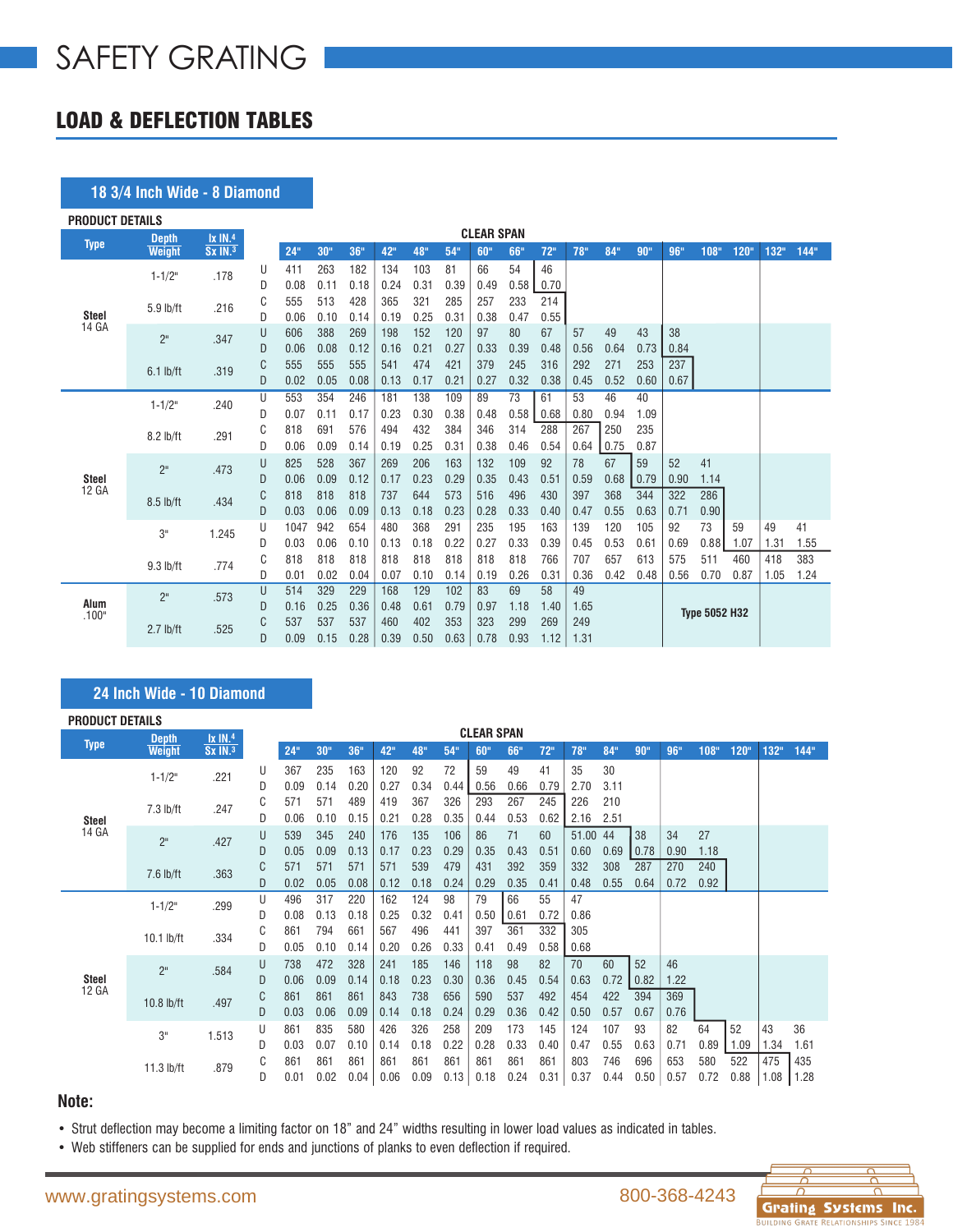# DIAMOND-GRIP® WALKWAY

## **PRODUCT DESCRIPTION**

Diamond-Grip® walkway is a one-piece metal plank grating manufactured by a cold forming process in the shape of an inverted channel. The web of the channel is the walking surface and has rough serrated edges around diamond shaped openings. Diamond openings are complete with radiused corners at the saddle and side channel location. The extended flanges support the load and provide a built in kickplate (toeboard).

## **FEATURES & BENEFITS**

- Serrated edges around diamond shaped openings provide slip resistance under slippery conditions such as snow, ice, grease, oil, etc.
- Radiused corners reduce the possibility of stress cracks across saddles or at the side of channels under various loading conditions.
- Self-cleaning due to resilience of walking surface.
- One-piece metal construction complete with a full height toeboard on each side of the walking surface.
- Lightweight design provides high strength to weight ratio.
- Long life span requiring little maintenance.
- Simple and economical installation as walkways are self-framing.
- Adaptable to cost effective custom fabrication.

## **MATERIAL SPECIFICATIONS**

Grating shall be "Diamond-Grip® walkway," manufactured from **(see 'Selections' below)** and complete with an (4-1⁄2", 5") integral toeboard,

#### • **SELECTIONS**

- ASTM-A-653, G-90 (Z-275) pre-galvanized 14 or 12 gauge steel.
- ASTM-A-1011, HRP&O 14 or 12 gauge steel.